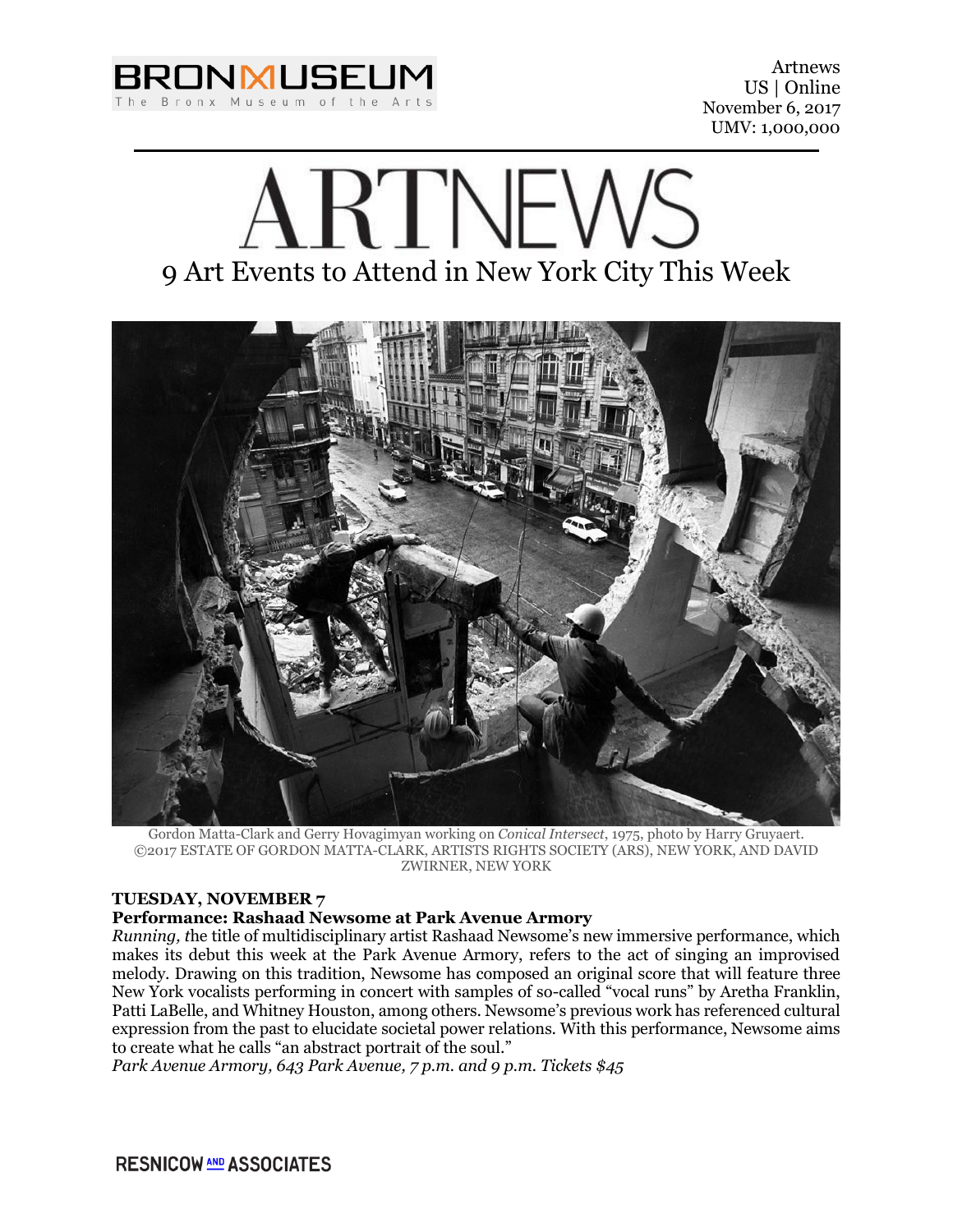### **WEDNESDAY, NOVEMBER 8 Exhibition: Gordon Matta-Clark at Bronx Museum of the Arts**

The Bronx Museum of the Arts is a fitting home for this retrospective of the late Gordon Matta-Clark. Some of his best known site-specific pieces were created in the borough, including *Bronx Floors* (1973), which involved cutting a wood-and-linoleum fragment out of a disheveled, unoccupied building. Under the title "Anarchitect," Matta-Clark's Bronx Museum show will include more than 100 works by the artist, including rare archival materials and film projections that address the role of architecture in urban development. The show is one of the final ones that Holly Block, the museum's late director, worked on before her death last month.

*Bronx Museum of the Arts, 1040 Grand Concourse, Bronx, 1–6 p.m.*



Zanele Muholi, *Somnyama III, Paris*, 2014. ©ZANELE MUHOLI/COURTESY STEVENSON, CAPE TOWN/JOHANNESBURG AND YANCEY RICHARDSON, NEW YORK

# **Performance: Zanele Muholi at Stonewall Inn**

Self-described "visual activist" Zanele Muholi is best known for her powerful black-and-white photographs of South Africa's LGBTQI community. By turning her camera on the subjects she chooses, Muholi empowers people who are typically marginalized. Last week, as part of her Performa 17 commission, Muholi's stark photographs appeared on billboards and screens around New York City. She will continue meeting with LGBTQI youths of color this week as part of an ongoing project to give a voice to those who too often go unheard.

*Stonewall Inn, 53 Christopher Street, 9 p.m. Tickets \$10*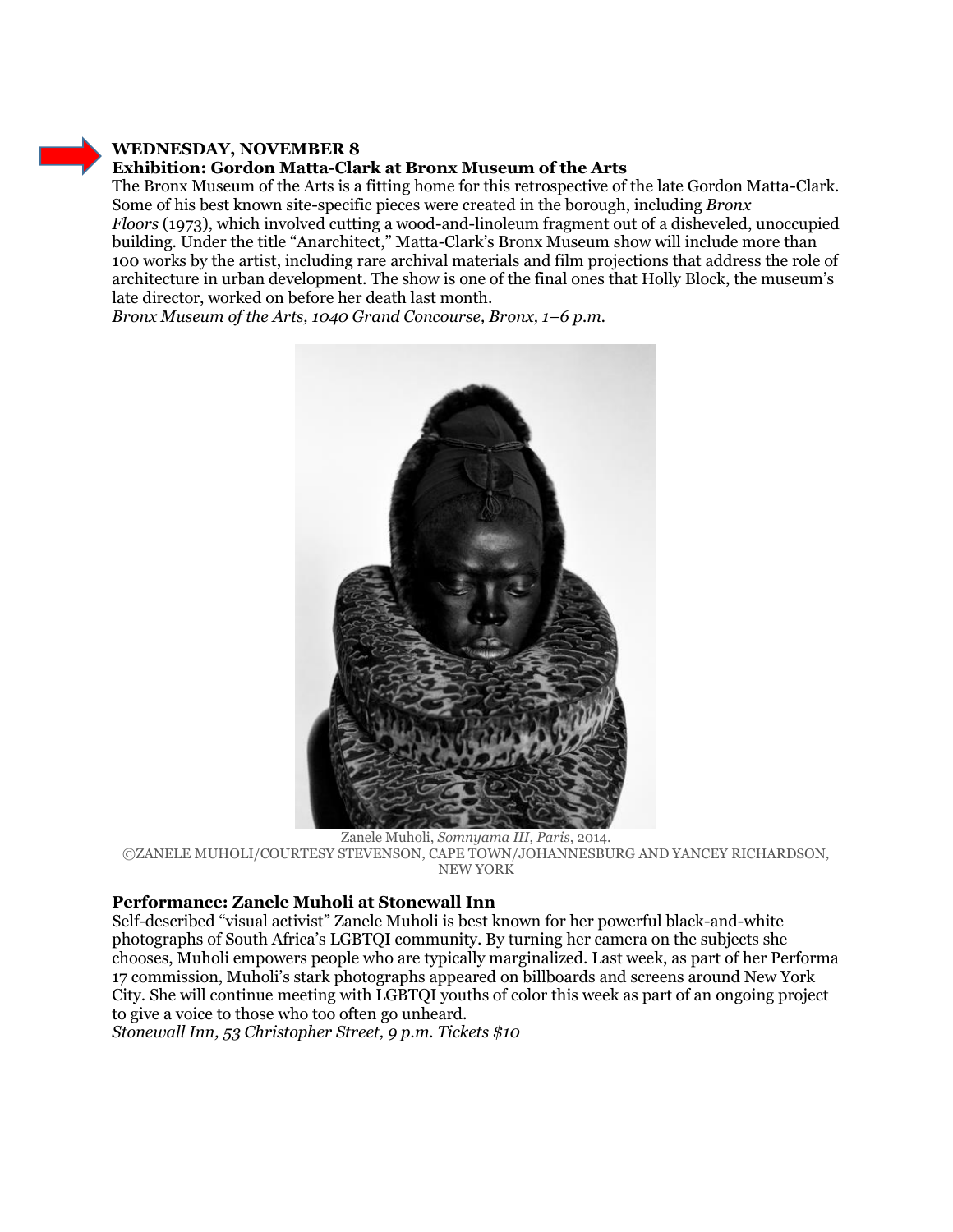#### **THURSDAY, NOVEMBER 9**

#### **Exhibition: Lee Krasner at Paul Kasmin Gallery**

Long sidelined by the immense reputation of her husband, Jackson Pollock, Lee Krasner has recently moved into the spotlight, along with many other female Abstract Expressionists. Recently, her estate switched galleries and will now be represented by Paul Kasmin. This week, the gallery will hold its first Krasner show. Focused specifically on her work between 1959 and 1962, the show brings together paintings made after the sudden passing of her husband. For the first time, Krasner experimented with large canvases; she called this body of work the "Umber Paintings" for their allover compositions rendered in brown tones.

*Paul Kasmin Gallery, 293 10th Avenue, 10 a.m.–6 p.m.*



Nina Chanel Abney. J. CALDWELL

#### **Opening: Nina Chanel Abney at Jack Shainman Gallery**

Nina Chanel Abney has garnered attention in recent years for her colorful, chaotic canvases. Combining abstract and figurative painting techniques, Abney tackles a variety of themes such as police brutality, identity politics, and the omnipresence of technology—often all in the same painting. In so doing, Abney attempts to reflect the frenzied pace that attends receiving information and culture in our current age. For her first solo exhibition with Jack Shainman since joining the gallery's roster last year, Abney will show a series of new paintings that further contemplate this modern condition.

*Jack Shainman Gallery, 513 West 20th Street, 6–8 p.m.*

#### **Opening: Deborah Roberts at Fort Gansevoort**

After promising appearances in group exhibitions at the Studio Museum in Harlem and elsewhere, Deborah Roberts will have her first solo exhibition in New York. Titled "in-gé-nue," it features collages of young girls, which are composed of paintings, drawings, and found photographs that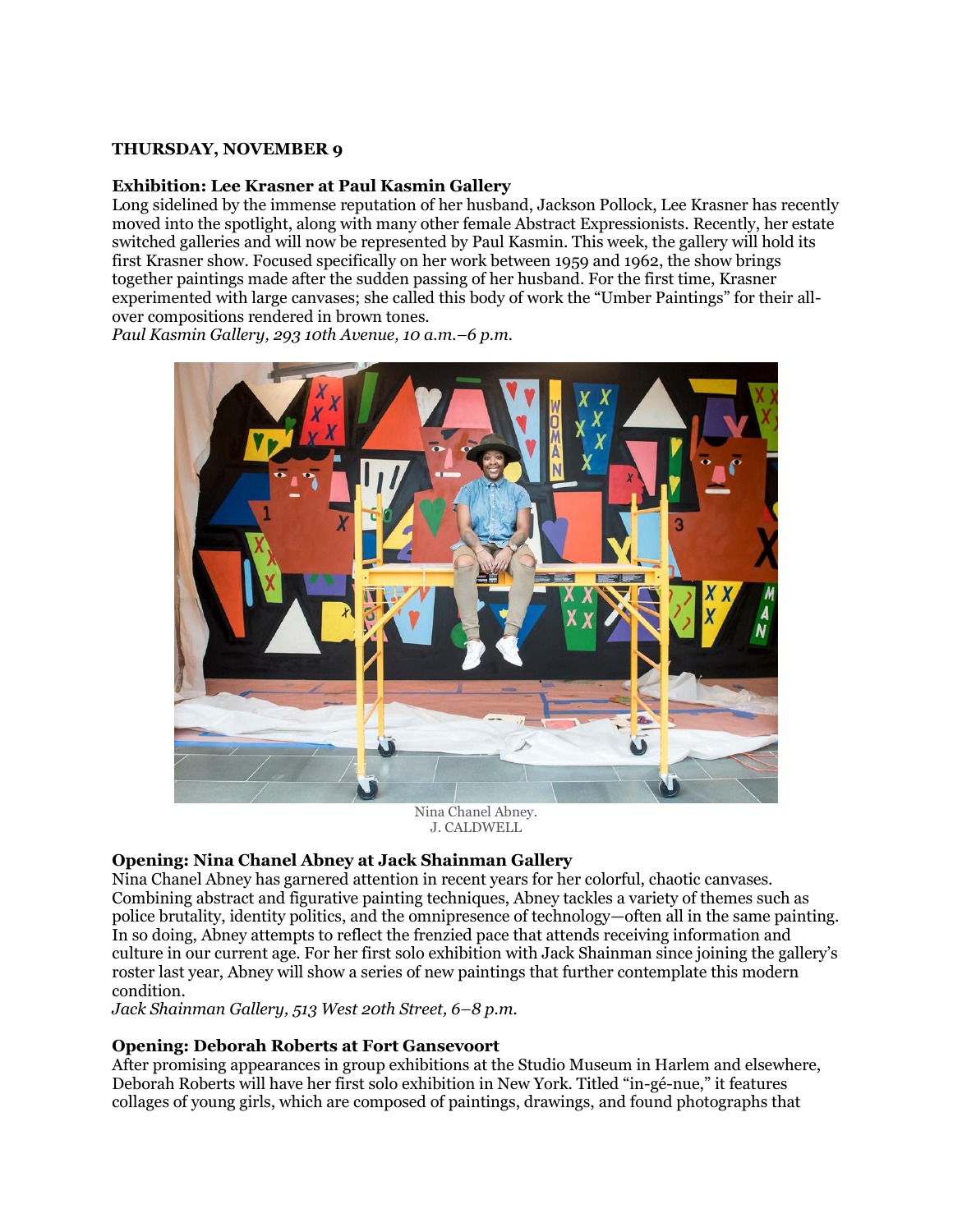explore the impact of popular culture and art history on notions of blackness and identity. Also included in the exhibition will be a series of silkscreen prints that feature what might be considered, according to Roberts, names that belong to African-Americans. *Fort Gansevoort, 5 Ninth Avenue, 6–8 p.m.*



Laura Owens, *Untitled*, 1997, acrylic and oil on canvas. ©LAURA OWENS/MIMA AND CÉSAR REYES COLLECTION, PUERTO RICO

# **FRIDAY, NOVEMBER 10**

#### **Exhibition: Laura Owens at Whitney Museum**

At long last, the Whitney Museum will open its much-anticipated Laura Owens show this week. The most extensive survey of paintings to date from the Los Angeles–based artist, it features 60 paintings by Owens, who is known for playfully navigating the contours of figuration and abstraction, often in an accessible—but still very experimental—way. For the past two decades, Owens has deployed a variety of materials, traditional and otherwise, in a range of painting that at times quotes from the modernist tradition while also actively referencing digital technology and 21st-century concepts. *Whitney Museum, 99 Gansevoort Street, 10:30 a.m.–10 p.m.*